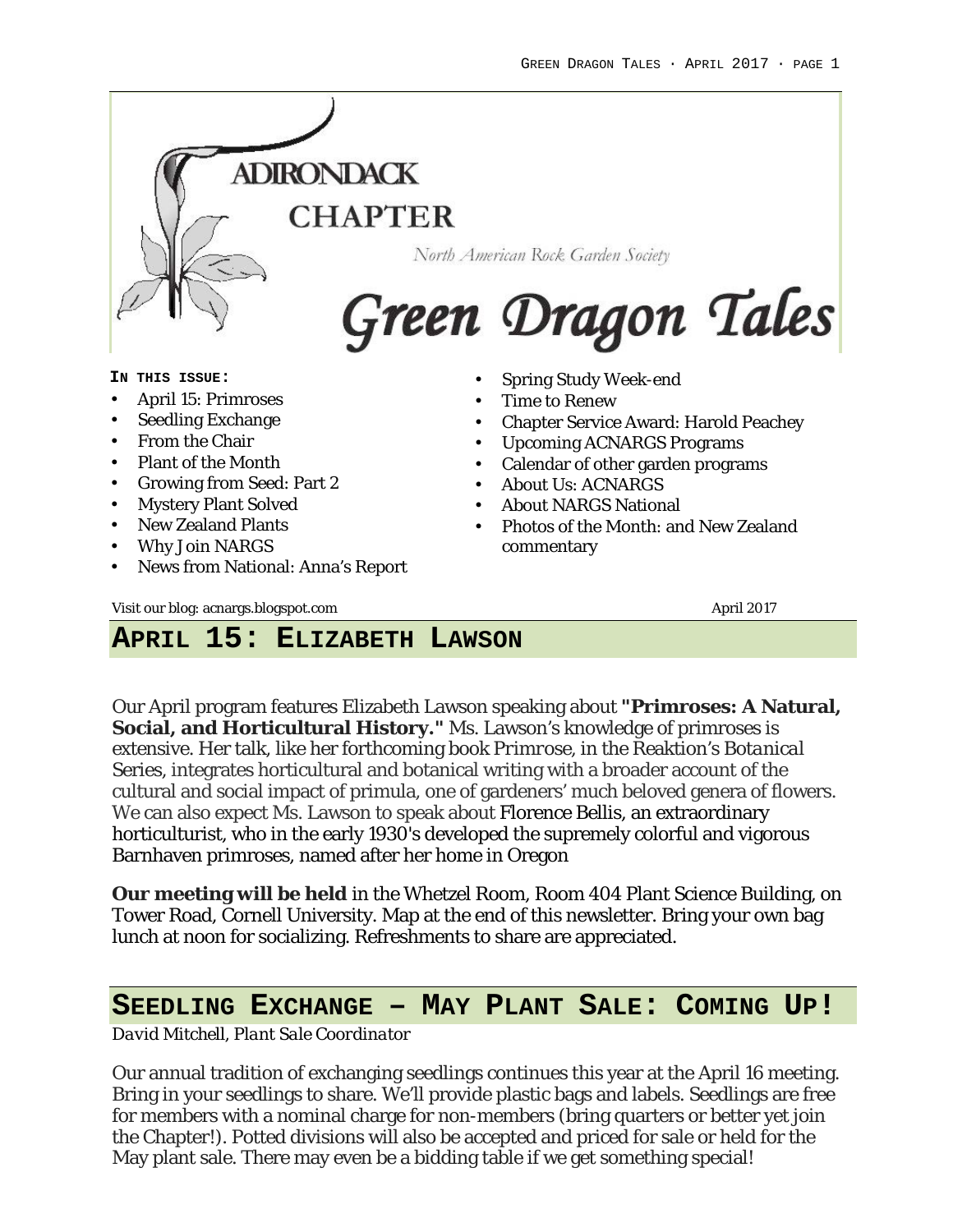I'm hoping the seedlings will find good homes and that some will show up on our tables at the May and August plant sales. The seedling exchange is a great way to learn about how to start plants from seeds.

It is also time to pot up your divisions for the May plant sale. Please use only soilless potting mix and remember to label every pot.

The May plant sale will return to the Ithaca High School on May 20. Sale hours are 9:00 a.m. to 2:00 p.m. Set up is Friday beginning at 4 p.m. until approximately 7 p.m. and Saturday beginning at 8 a.m. Arrive early Saturday to drop off plants and help complete the setup. Our booth will be located indoors in the new gymnasium. This year we're asking volunteers to signup for time slots in advance. We will circulate a signup sheet at the April meeting. We especially need "fresh" volunteers to help with take down after 2 p.m. on Saturday. Though this is not a requirement to volunteer, it helps us spread the workload.

My driveway is available for drop-offs any time before the day of the sale if you can't make it to the high school Friday or Saturday morning. The driveway is on the Washington Street side of the corner of Washington and Esty Streets (402 Esty Street). My phone number is **(607) 342-3660** should you have any questions about the sale. Tompkins County Cooperative Extension can be reached at **(607) 272-2292** or visit the plant sale website at **CCE 2017 May Fair and Plant Sale.**

#### **FROM THE CHAIR**

*John Gilrein, ACNARGS Chair*

As I write this article, I'm recalling how a month ago, when it was winter on the calendar, the temperature was around 50 degrees and spring flowers were blooming Now, that it's officially spring, everything here is buried under a foot of snow, and it's around 20 degrees (it was warm the last 2 days, so our 2 feet of snow compacted down to 1). I am grateful that at least there's a blanket of snow to protect the plants for this cold spell.

I'm wondering how the blooming *Cyclamen coum* will look after the snow melts; they may be fine, as they are tougher than they look. This year I did see some damage on the flower buds of some plants of *Helleborus X* (Lenten rose), which were deceived by the warm spells into thinking that it was spring in February. It looked like only some plants experienced this damage, and I'm not sure why some were more eager than others to bloom. *Helleborus X* is rock hardy, so I'm sure the plants will recover well, though I will lose this season's bloom on the damaged ones. Lenten roses used to be considered to be *Helleborus orientalis*, but botanists realized their genetics were more muddy (breeding has been going on for many years), so now they are just considered hybrids (thus the  $\overline{X}$ ).

Due to the cold, stormy weather a week ago, the vendor was unable to ship our March 2017 Plant of the Month, *Trillium erectum*, so we'll have a double POM for April 2017. I'm not sure how nurseries hold their Trilliums over the winter, I thought they might have been kept in an unheated hoop house, but perhaps they were in the ground and needed to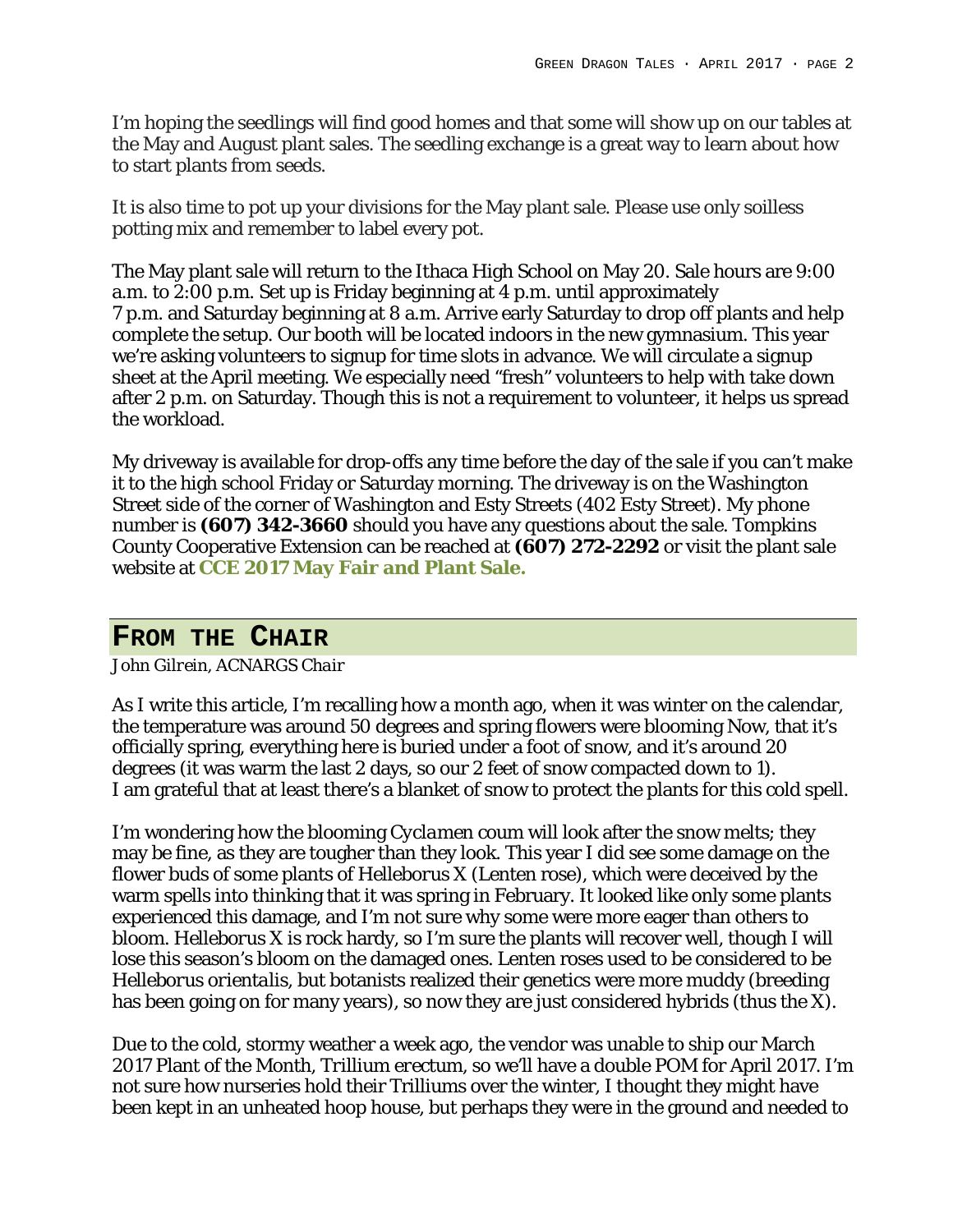be dug. After having bare ground and warm weather, I'm really itching to get back out into the garden and do some more weeding, pruning, and cleanup.

The Adirondack Chapter board has been discussing ways of making a contribution to NARGS [at the request of National]. We'll be making a donation to NARGS in the near future. The Rocky Mountain Chapter (Denver) will be matching donations to NARGS to a certain dollar level, so our donation to NARGS will be doubled.

If you missed the March meeting, you missed a great slide show of what you could see at a NARGS Conference, which in this case was plants of the montane and sub-alpine mixed environments of Colorado.

Coming up in the summer is our annual garden tour, coordinated by Ellen Lane with help from Deborah Banks. As long as the garden hosts are willing, our tour will be in the Franklin (Delaware County) and Oneonta (Otsego County) area. It will be interesting to expand our horizons with a completely new area to explore through visiting gardens. Our previous garden tours have been around Ithaca, Rochester, Syracuse, Binghamton, and Cazenovia. We'll keep you posted when we have a plan.

Two weeks after our April meeting is the annual plant sale at Stonecrop Gardens in Cold Spring, NY, on Saturday April 29. Vendors at the sale include alpine plants, native plants, and trees and shrubs. The Stonecrop website includes a list of vendors. [Some of us have made this a day trip with time allowed to visit the gardens too]

Happy Spring 2017! John Gilrein, Chair

# **PLANT OF THE MONTH:SEQUIM RARE PLANT SELECTIONS**

*John Gilrein, POM Coordinator*

Our April POM will be an assortment of plants from Sequim (pronounced Skwim) Rare Plants in Western Washington State. Our assortment will include plants for different conditions of sun exposure, soil type, and hardiness. The nursery in coastal Washington is in hardiness zone 8, so I'm taking their winter hardiness data with a grain of salt.

*Agapanthus campanulatus*, with a common misname of lily of the Nile (it's from South Africa) is the hardiest species of *Agapanthus*; our selection is a hybrid of this species. I have had *A. campanulatus* here in my garden for at least 5 years, surviving winter in welldrained soil with mulch and a little wind protection. I expect it will be hardy for most of us, just don't plant it in a cold or exposed site.

Sequim recommends a protected site for *Primula* 'Belarina Valentine'. If you're not familiar with *Jovibarba*, it looks just like *Sempervivum*, and has the same common name of Hens & Chicks; botanically there is a difference. The there is the quitessential rock garden selection *Saxifraga* with a pale yellow flower. Which will you pick? I want one of each!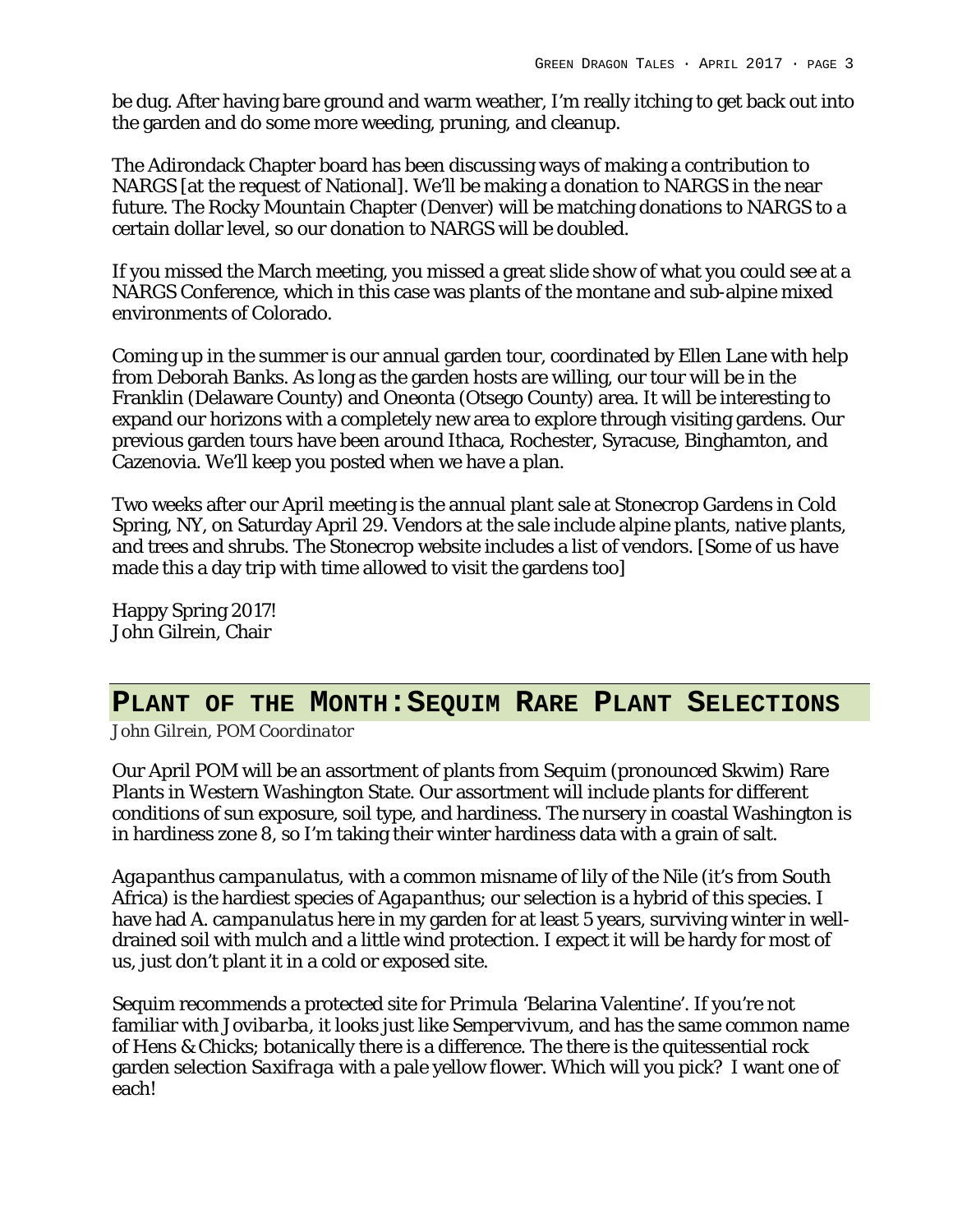|  | For photos see the last page of this newsletter. |
|--|--------------------------------------------------|
|  |                                                  |

| <b>Plant Name</b>                   | Hardiness<br>Zone | Height                 | Flower<br>Color          | Sun<br>Exposure | Soil Type |
|-------------------------------------|-------------------|------------------------|--------------------------|-----------------|-----------|
| Agapanthus<br>Headbourne            | At least 6        | 18 to 30"              | Violet                   | <b>FS</b>       | <b>WD</b> |
| Allium sikkimense                   | 6                 | 6"                     | <b>Blue</b>              | FS/PS           | WD/RG     |
| Campanula pulla                     | $\overline{4}$    | 4 <sup>''</sup>        | violet                   | FS/PS           | WD/RG, T  |
| Jovibarba 'Blaze'                   | $\overline{4}$    | Low                    | Bright red<br>leaves     | <b>FS</b>       | WD/RG, T  |
| Nepeta nervosa<br>'Forncett Select' | 5                 | 10"                    | Violet blue              | <b>FS</b>       | <b>WD</b> |
| Primula 'Belarina<br>Valentine'     | 5                 | $4 - 6''$              | Red double               | <b>PSH</b>      | <b>MR</b> |
| Primula 'Drumcliff'                 | 5                 | $4 - 6"$               | Pink with<br>dark maroon | <b>PSH</b>      | <b>MR</b> |
| Saxifraga<br>paniculata             | $\overline{4}$    | 2-3", 10" in<br>flower | Pale yellow              | PS/PSH          | RG, T     |

#### **KFY**

Sun Exposure:  $FS = full sun$ ,  $PS = partial sun$ ,  $PSH = partial shade$ Soil Type: WD = well drained,  $RG$  = rock garden,  $MR$  = moist rich, T = trough plant

#### **ADVENTURES IN GROWING FROM SEED: PART 2**

*Carol Eichler, Newsletter Editor*

Last month I wrote an article about my seed-sowing technique this year on growing alpines from seed. I've already learned of one big blooper. One day above freezing this week I went to check on the pots. The good news is that as of March 23 I had one pot germinate! It was Arabis pumila! I couldn't believe it!

The bad news is that about  $\frac{1}{4}$  inch of water was sitting on top of each pot from the snowmelt. The potting soil was frozen so the water couldn't drain. What to do? Emergency measure #1 was to use my turkey baster to suck up as much water as I could (yeah, and maybe some of my precious seeds, who knows?). The second measure I took was to bring the flats indoors to thaw and drain. Water is draining out the bottom so that seems to be working. Step #3 will be to purchase plastic covers before setting the flats back outside. Who knows if my efforts will pay off or if the seeds will drown and rot. Time will tell and I'll keep you up-to-date.

# **MYSTERY PLANT: SOLVED!**



Remember this lovely mystery plant? Terry and Carol included it in their slide presentation as one of a few plants they were unable to identify. As luck would have it, a photo of this plant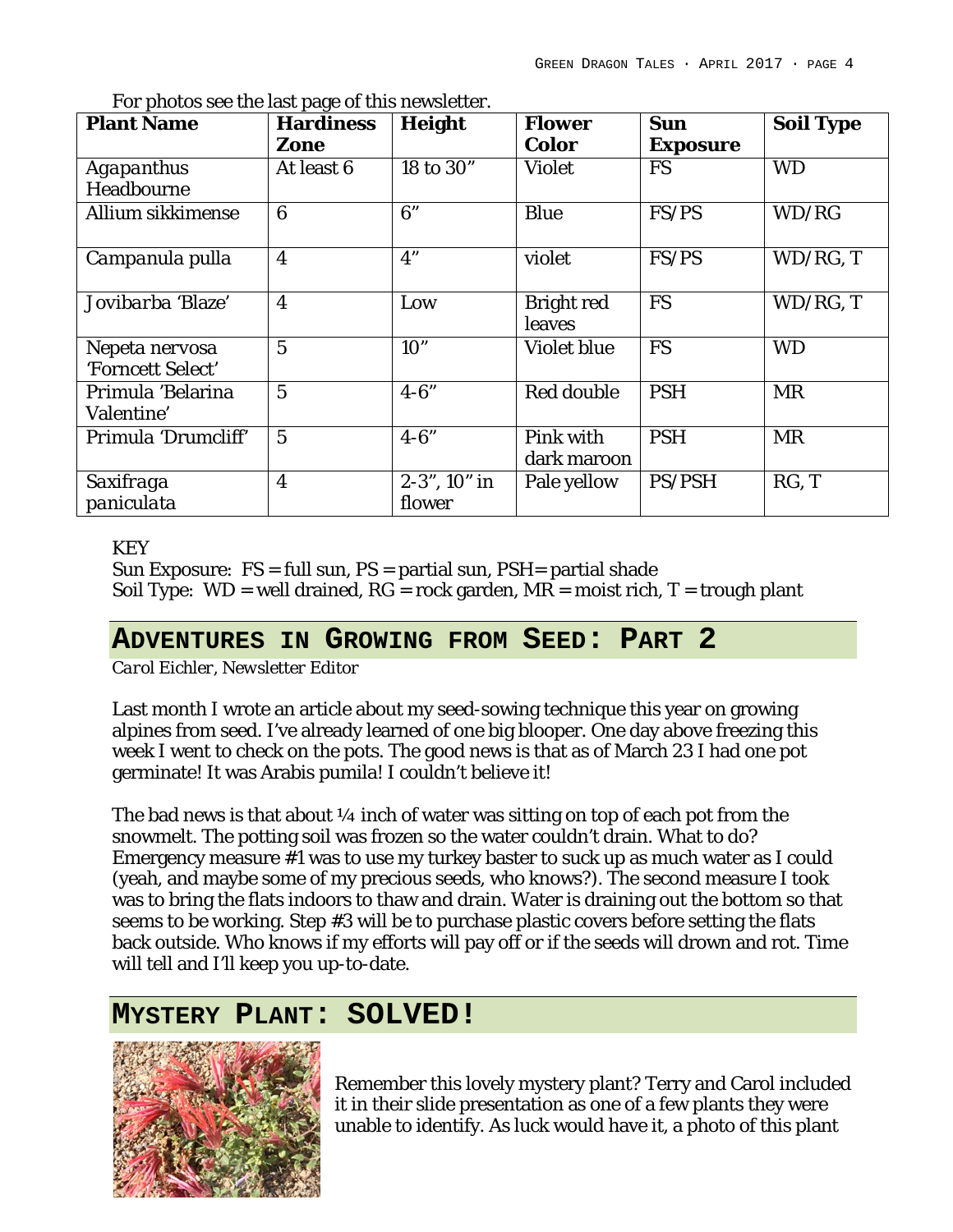graces the cover of the 2017 *Spring Quarterly*! It is *Monardella macrantha*, and likely the cultivar "Marian Sampson,' Kenton J. Seth recommends it as a great plant for the crevice garden. High Country Gardens offers it but only rates it a Zone 7 plant. However, Panyoti Kelaidis has posted photos of it thriving in several rock garden locations in and around Zone 5 Denver. In some cases it looks to be planted in the vertical. It's a stunner worth trying!

# **A PLANT SAMPLER OF NEW ZEALAND**

*Carol Eichler*

Captain Cook, one of the first European explorers to reach New Zealand, was an excellent cartographer but he was certainly no botanist. Over the course of many months and three expeditions to the South Pacific he mapped the New Zealand coastline.

His expedition named many plants. These common names are used to this day and had me confused for some time since they ran contrary to my knowledge of what these plants should look like.



Flax, *Phormium tenax*

To start, I kept hearing about the significance of the flax plant as a major product for import – used for its fibers by both Maoris and Europeans. Yet I saw no flax plants. Maybe they cultivate the plants in a part of the country I wasn't visiting? I was going through all kinds of brain contortions until I realized their "flax" was a completely different plant – actually *Phormium tenax*. I had been seeing it everywhere; it is native and prolific. It's actually a rhizome growing to 6 feet or more, once thought to be related to agave, and very similar in foliage but not in flowers Only hardy to zone 8, the species flower is orange-red but the cultivars come in a variety of

flower and foliage colors and are popular in the xeric landscape.

Another plant I heard so much about was the mighty beech tree. Yet I saw no

beeches. Another New Zealand trick! Their beeches are not Fagus *x* they are not beeches – *Nothofagus*! And New Zealand has four species, often comprising the dominant species in their rain forests. I was told (if I can believe these tricksters), that they are evergreen, small-leaved, very slow-growing, and very long-lived. To me their branching – asymmetric with clumps of leaves near the ends of branches - took on the look of a well-manicured tree in a Japanese



garden although of gigantic proportions. They were often laden with lichens, mosses, and ferns.

Then there's the tea tree – no, not *Camellia*, but *Leptospernum scoparium*, noted for its fragrant blossoms (unfortunately not in bloom while I was



*Nothofagus sp.*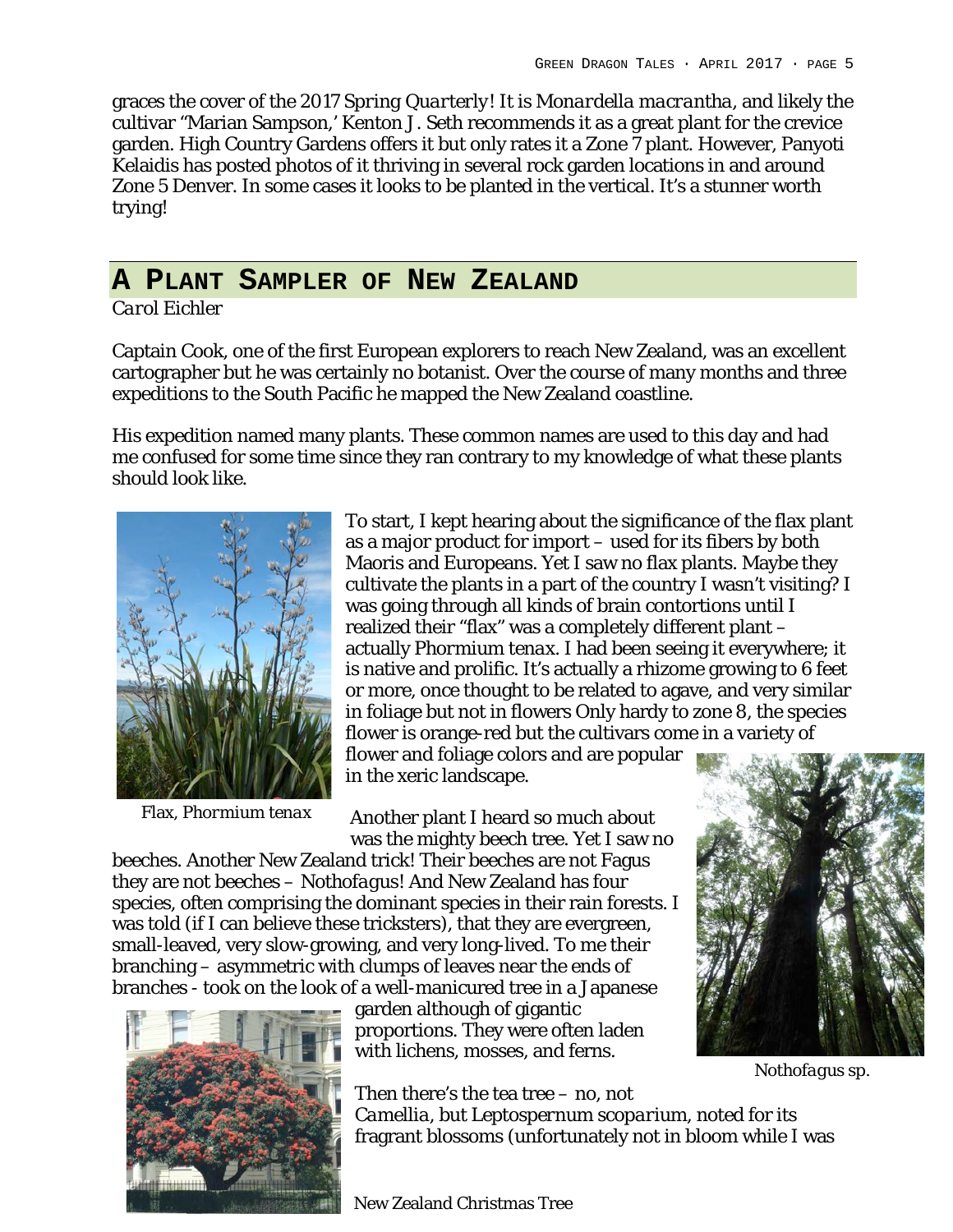there) that bees transform into curative and very expensive manuka honey. This tree, also called Manuka, is capable of growing in very inhospitable environments.

I would remiss not to mention the Pohutukawa fondly referred to as the New Zealand Christmas Tree,*Metrosideros excelsa*, so-named because its bright red blooms appear around the Christmas season. I was fortunate to see one in bloom in February.

Of course, I have saved the best for last – tree ferns - in a land where the forests are literally covered with ferns. It's amazing to see a forest of them, where to the casual observer they resemble palm trees. They are fast growing and quick to move into disturbed areas. The most common and most beloved is the Silver Fern*, Cyathea dealbata,* which has become a national symbol. It is recognized by the silvery underside of its fronds.



*Cyathea dealbata*

I could go on. New Zealand is a plant-lovers paradise. Its climate is ideal for growing things. New Zealanders know and appreciate their native plants. Unfortunately, invasive species flourish there too and it is an on-going and never ending battle to contain them. Sound familiar?

# **WHY JOIN NARGS: MATT MATTHUS**

*Matt Mattus, NARGS President and professional futurist Excepted by permission from* NARGS Quarterly, Winter 2016-17

So why do any of us join an organization such as NARGS?

We join because we crave self. We crave travel, be it virtual or real, and we value it as an experience-buildng part of our lives. We join because we appreciate the members-only amenities of a seed exchange, travel and talks. We may not all be social, nor techy, and certainly not trendy, but we certainly are more curious, intelligent, and learned than most folks in our demographic.

We NARGS members are not cynical, we are curious. We crave more from our experiences than most people do. Luxury for us is a rare saxifrage or a gentian, not the latest and greatest Lumberjack-Obsession-themed coffee shop. We are the original Prosumers,<sup>i</sup> expecting excellence and quality from everything we join.

I am optimistic that NARGS itself will remain a part of our lives. While everything seems to be on a path of continual change, one thing is certain: deep in its core, NARGS is still about what it was in the very beginning – a shared love of plants - trends or no trends, we all know exactly why we first joined NARGS, and if you are reading this now, I know that you still care about its future.

In the end, NARGS will continue to evolve and change as society and its members do, but what won't change is its rejuvenating qualities. It may be a forward-thinking statement, but in some strange way, a membership in NARGS offsets the debilitating effects of our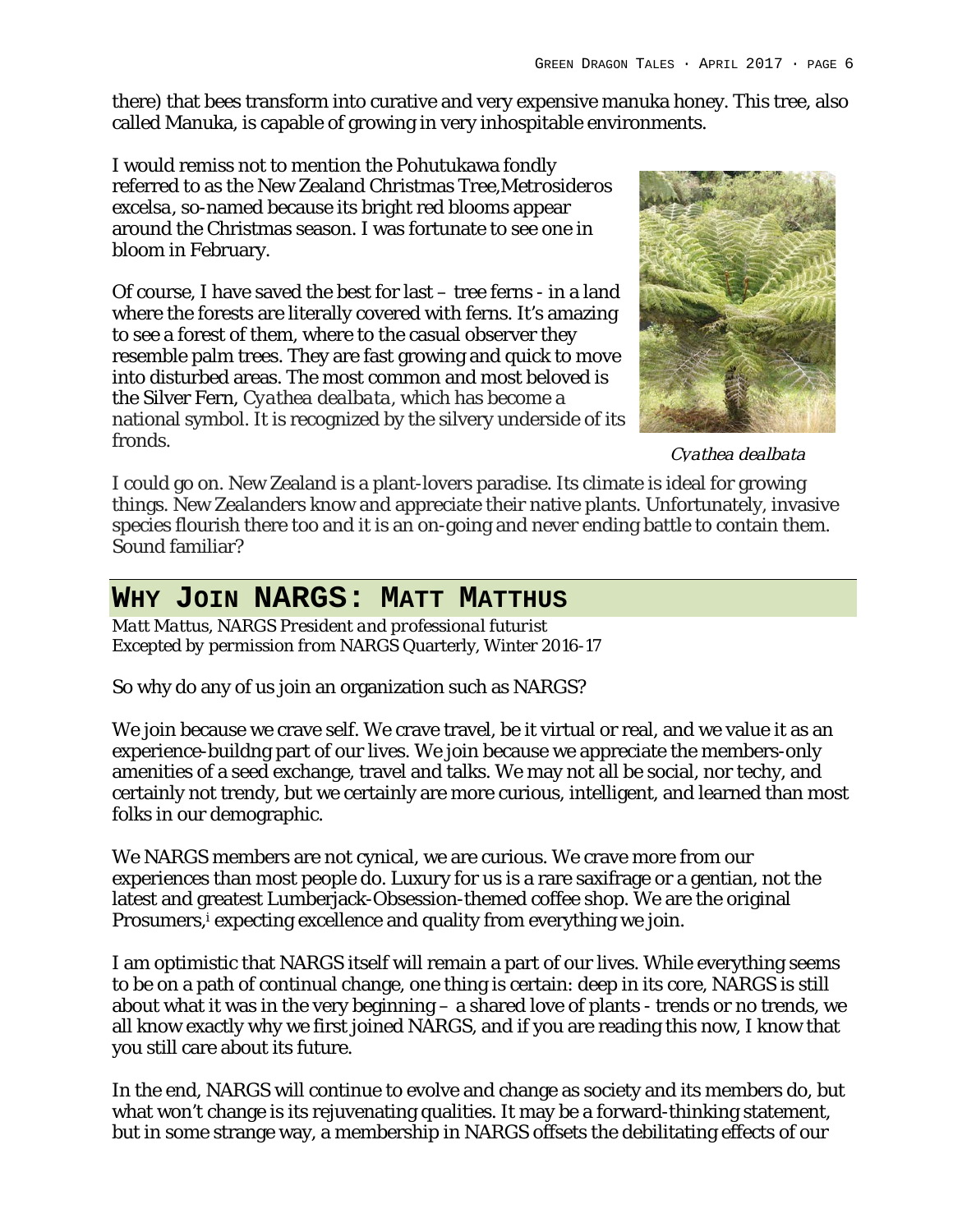everyday world – the ugliness of global politics, the never-ending consumerism, and perhaps even easing some pains of aging. It's what keeps us young.

<sup>1</sup> *Prosumerism is a movement where everyday consumers make and share their own content because companies are not providing that information – like those YouTube videos that help you assemble an Ikea shelving unit.*

# **NEWS FROM NARGS: ANNA'S REPORT**

*Anna Leggatt,* our NARGS Chapters Committee representative

As of this writing Anna is in the desert of southern California but she sends these reminders.

The NARGS-sponsored "**Plantsman Tour of Wyoming**" is still showing availability for its second departure date (the original tour is sold out) that will run from June 14 to June 19, 2017. See NARGS Quarterly for details. The Tour to the Dolomites is sold out.

In the meantime don't forget the **STUDY WEEKEND** in Madison, Wisconsin - May 19- 20 2017.Info *here*. Prices increase on April 19. And mark your calendar for the annual meeting Nov. 17-19 in Raleigh-Durham, N.C. Info **here.**

Nominations for the new board have now been closed. On-line **election** will be from June 1-15, 2017

**And from Bobby Ward:**

The Delaware Valley Chapter of NARGS won two first place awards at the March 2017 Philadelphia Flower Show. One award, from the Pennsylvania Horticultural Society, was given for "best society exhibit"; the other, from the Massachusetts Horticultural Society, was earned for "best use of design." Click **here.** Congratulations to all the volunteers who made these awards possible.

Two NARGS members are 2017 Book Winners from the American Horticultural Society. They are Marta McDowell (*All the Presidents' Gardens)* and Joseph Tychonievich. (*Rock Gardening: Reimagining a Classic Style*). See news release **here**. Congratulations to both Marta and Joseph.

Please contact me if you have any queries or concerns.

May all your seeds germinate! ==Anna, **anna.leggatt@sympatico.ca**

# **JOIN THE SPRING GARDENING GALA!**

Time is drawing closer if you plan to register for the NARGS springtime weekend in Madison, Wisconsin hosted by the Illinois-Wisconsin Chapter. Scheduled for May 19 and 20, you won't believe how many gardens and talks can be packed into just 2 days. **Visit Wisconsin Spring Garden Gala for logistics and to register NOW!**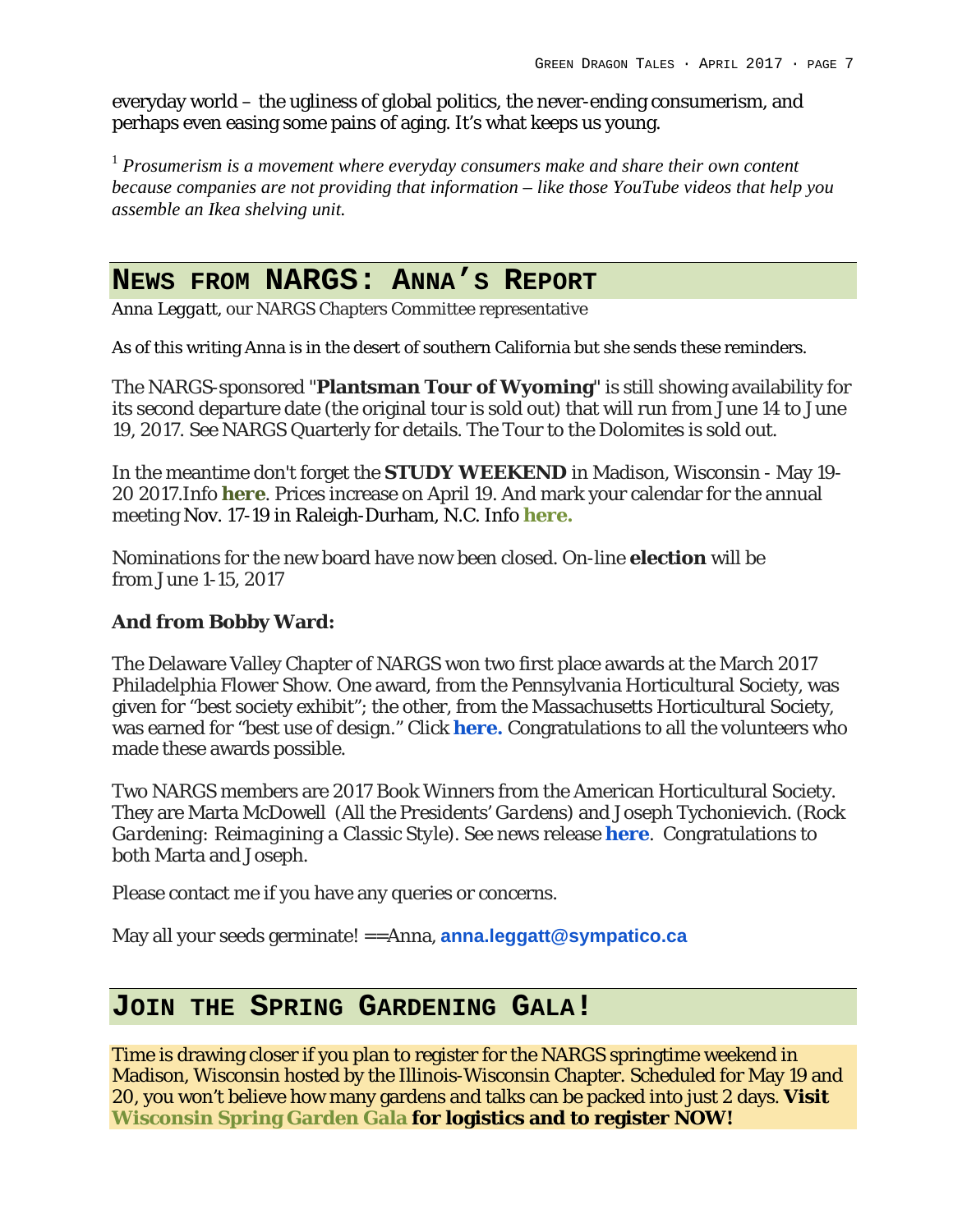# **TIME TO RENEW: 2017 CHAPTER MEMBERSHIP**

*Mary Stauble, Membership Coordinator*

Please welcome new member Gail Lyman of Ithaca! It looks like she has a wonderful garden to explore - lots of rocks! A grandkid commitment prevents her attendance at the April meeting but she will join us after that.

If you have not renewed for 2017, you should do it now so you'll be eligible to purchase the plant-of-the-month and get free seedlings at the seedling exchange! The renewal form is at **http://www.acnargs.org/join.pdf**

Your membership status is reported to you in the email with the newsletter link. Contact Mary Stauble at **mes2@cornell.edu** if you have any questions.

#### **CHAPTER SERVICE AWARD: HAROLD PEACHEY**

*John Gilrein*

Harold Peachey has consistently been a major contributor of plants for both of the annual plant sales, providing many plants that are both interesting and high quality. In addition, Harold works every year at the larger May plant sale that is our largest and most labor-intensive event.

Harold has not only been generous in providing plants for the plant sales. In his relatively short time living outside Syracuse, NY, Harold has



done extensive planting, installing perennial beds, a woodland garden, a rock garden, and a greenhouse. Harold has opened his garden to visitors for garden tours numerous times, for both Chapter-sponsored events, and private tours for small groups. A garden tour at Harold's is an event not to be missed, as the lucky tour participants normally return home laden with divisions from Harold's garden, or seedlings from his prodigious seed raising work. And once we were even allowed to dig plants from perennial beds that were in the process of being decommissioned.

Prior to moving to central New York, he was an active member of the Berkshire Chapter, which helped form the base of his rock gardening knowledge. He is a contributor to the NARGS seed exchange and an avid propagator, which may even be his favorite gardening activity. Again, he is generous in sharing plants that he has propagated. He obviously loves plants, knows and appreciates plants, and exhibits an all-around enthusiasm for plants. As he prepares to move to Maine (and start a new Chapter?), he will sorely be missed by our Chapter.

Harold has earned this recognition for a Chapter Service Award for his contributions.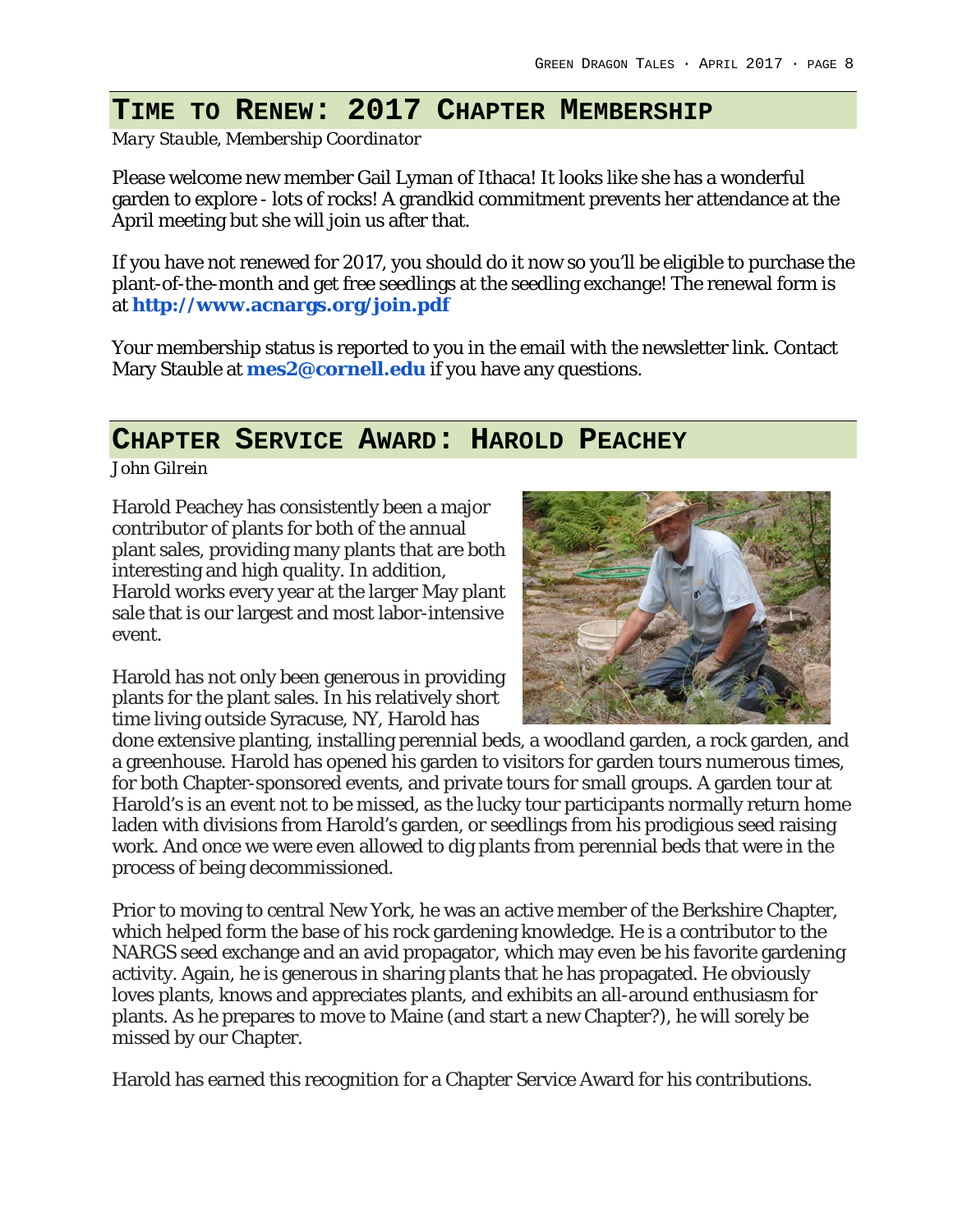# **UPCOMING 2017 ACNARGS PROGRAMS**

*Mark your calendars! Unless otherwise specified, all local events start with a brown bag lunch at noon with the program following at 1 pm, and take place at the renovated Whetzel Room, 404 Plant Science Building, Cornell University, Ithaca, NY.*

April 15: Elizabeth Lawson: "Primroses: A Natural, Social, and Horticultural History"

May 19-20: Spring Gala Week-end (a NARGS Study Week-end), Madison, Wisconsin, sponsored by Wisconsin-Illinois NARGS Chapter. More info in this newsletter and at **Spring Gala Week-end.**

May 20: Our big Plant Sale fundraiser as part of CCETC's Garden Fair

Aug. 27: ACNARGS Picnic and Members' Plant Sale at Upper Treman State Park. Note the meeting is scheduled for the 4th Sunday of August. Mark your calendar now.

Aug. 17-19: American Conifer Society national meeting in East Syracuse. **Info here.** Save the date

Sept. 16: Ken Hull, Native Orchids

Oct.21 Yasemin Kon, author of *Wildflowers of Turkey*

Nov.11: Mary & Steve Squyres: "Following the Secret Lives of Plants: snooping on your garden [with help from technology]"

Nov. 17-19: NARGS Annual Meeting, Raleigh-Durham, N.C. Save the date. Info here**.**

As we learn more details of these meetings they will be included in future newsletters, our blog, **acnargs.blogspot.com**, and our Facebook page, **http://www.facebook.com/acnargs**.

# **CALENDAR OF SELECT GARDEN EVENTS**

*To have a garden event in your area listed send all pertinent information to Carol Eichler at carolithaca@gmail.com*

April 8 (tentatively): Garden Conservancy Open Days, Hitch Lyman's garden, CANCELLED

April 19: Make a Bee Hotel for Native Pollinators, sponsored by Cornell Cooperative Extension, 615 Willow Av., Ithaca. 6:30-8:30 pm

April 23: Stonecrop Gardens Plant Sale, http://www.stonecrop.org/

May 10: Using Native Plants in Your Garden - It's For the Birds! sponsored by Cornell Cooperative Extension, 615 Willow Av., Ithaca. 6:00-8:00 pm.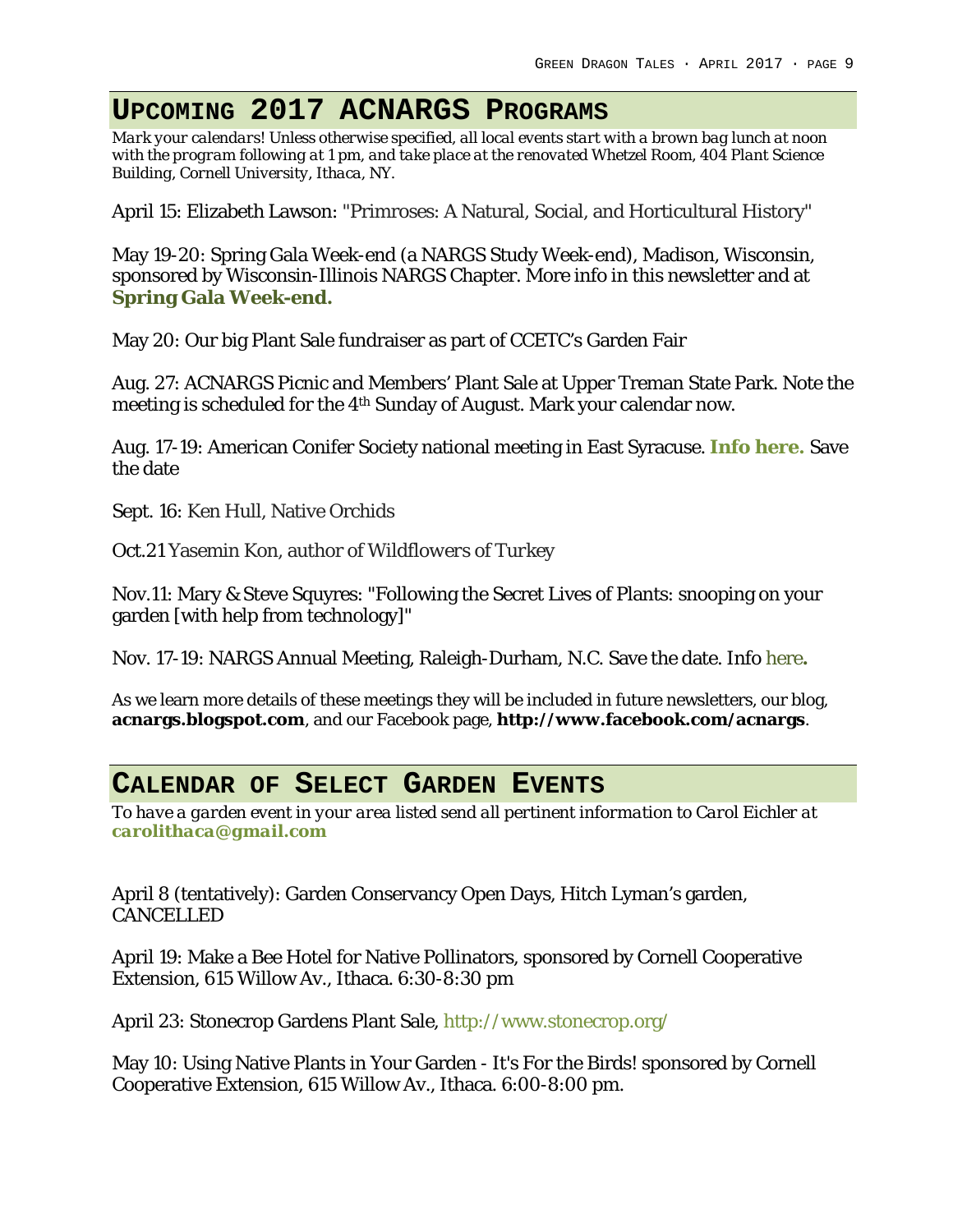May 20: Garden Fair and Plant Sale, sponsored by Cooperative Extension of Tompkins **County** 

May 20 & 21 (tentatively, depending on weather): Tree Peony Festival at Linwood Gardens, Pavillion NY. And May 27-28, June 3-4. **http://www.linwoodgardens.org/**

Finger Lakes Native Plant Society Plant Walks meet at different times and locations. Topics vary from wildflowers to lichens to winter twig ID. For more information, call Anna Stalter (607) 379-0924 or Susanne Lorbeer at (607) 257-0835.

# **ABOUT US - ACNARGS**

We are an all-volunteer organization and one of thirty-eight NARGS affiliated chapters active in North America. Our annual Chapter activities include 6 program-speaker meetings, the Green Dragon newsletter, web and Facebook pages, garden visits, overnight garden trips, hands-on workshops, and 3 plant sales a year. Our meetings are informal, friendly gatherings that provide a wealth of information and offer a source for unusual plants, plus the opportunity to be inspired by other gardeners. The public is always welcome.

Chapter membership starts at \$10 a year based on the calendar year. Membership includes these benefits: newsletter sent to you electronically (or option by mail for an extra fee), opportunity to travel on our planned overnight garden trips, and plant sale discounts and member only sales, including Plant-of-the-Month sales. Download a membership form here: **http://www.acnargs.org/join.pdf**).

# **ABOUT NARGS NATIONAL**

NARGS National is our parent organization: We encourage you to join (online at **www.nargs.org**) for only \$40 a year. Benefits include a seed exchange, a quarterly publication, and an on-line web site featuring an archive of past publications, a chat forum and a horticultural encyclopedia. NARGS National also conducts winter study weekends and holds its Annual Meeting in interesting places where attendees have the opportunity to visit gardens, and take field trips, often to alpine areas, as well as hear talks by outstanding plants people from around the world. More recently, they have begun sponsoring botanical tours each year open to members only

# **RESPONSIBLE PEOPLE/2017 BOARD MEMBERS**

*If you want to volunteer, we'd love to hear from you!*

Chair: John Gilrein, **basecamp@alum.syracuse.edu** Program: Terry Humphries, **terryehumphries@gmail.com** Program Committee Members: **Could this be you?** Secretary: Mary Stauble, **mes2@cornell.edu** Treasurer: BZ Marranca, **mmm10@cornell.edu** Plant Sales Chair: David Mitchell, **dwm23@cornell.edu. Thanks to the members who offered to help this year!** Plant Sales Committee Members: Michael Loos, BZ Marranca, Carol Eichler Plant of the Month: John Gilrein, **basecamp@alum.syracuse.edu**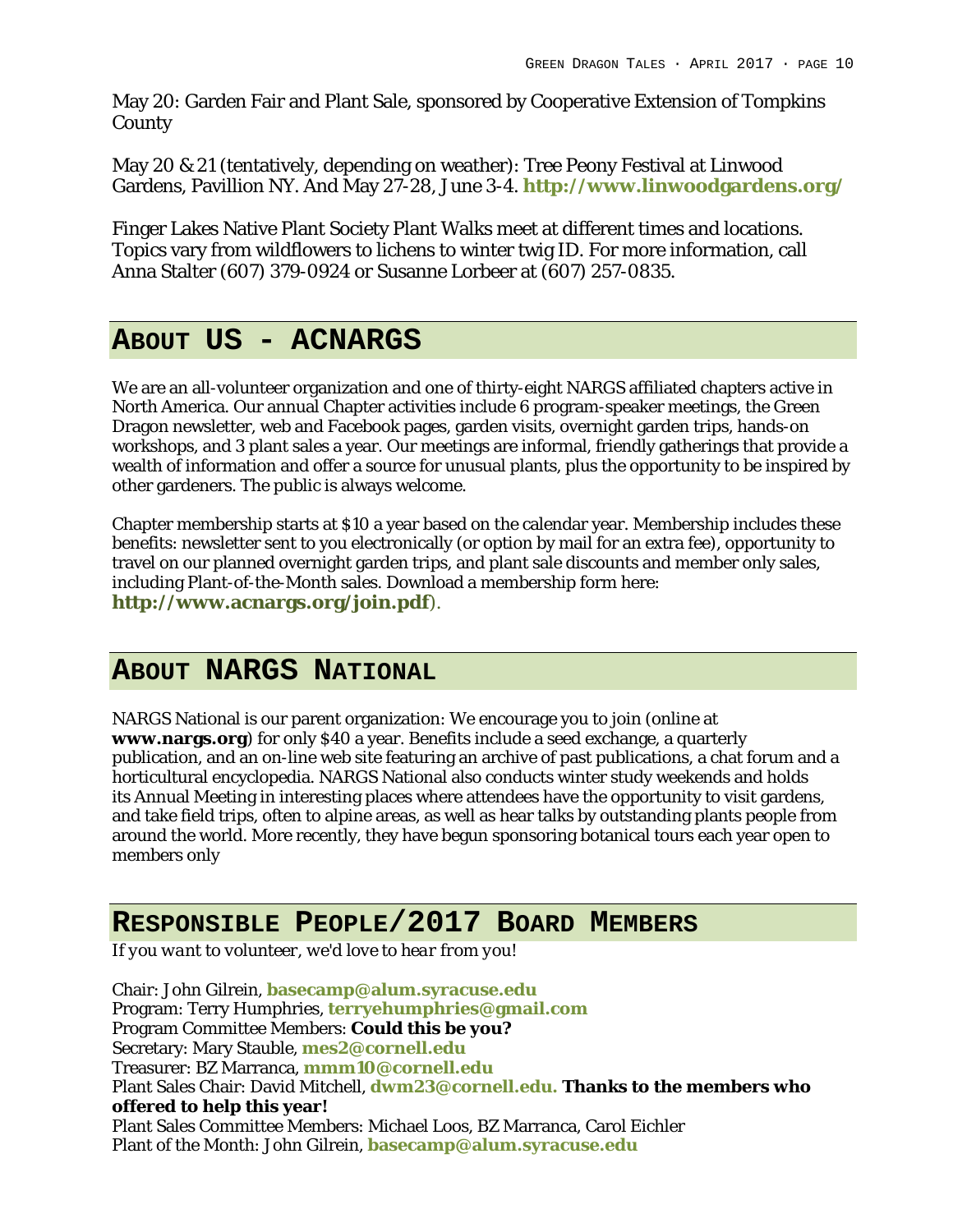Membership: Mary Stauble, **mes2@cornell.edu** New Member Hospitality: Nari Mistry, **rbm2@cornell.edu** Newsletter Editor: Carol Eichler **carolithaca@gmail.com** Newsletter Assistant: Pat Curran, **pc21@cornell.edu** Webmaster, Program Tech: Craig Cramer, **cdcramer@gmail.com**

#### **GREEN DRAGON TALES**

Published eight times a year (Jan/Feb., March, April, May/June, July/Aug., Sept., Oct. Nov./Dec.). Submit articles by the fourth Friday of the month preceding publication to Carol Eichler, **carolithaca@gmail.com**. Note: The next issue of *The Green Dragon* will be our combined May/June 2017 issue. The newsletter is always posted and printable each month on our website: **www.acnargs.org**



# **PHOTOS OF THE MONTH: OUR PLANTS-OF-THE-MONTH**

*Next Pate. Photos courtesy of Sequim Rare Plants Nursery*